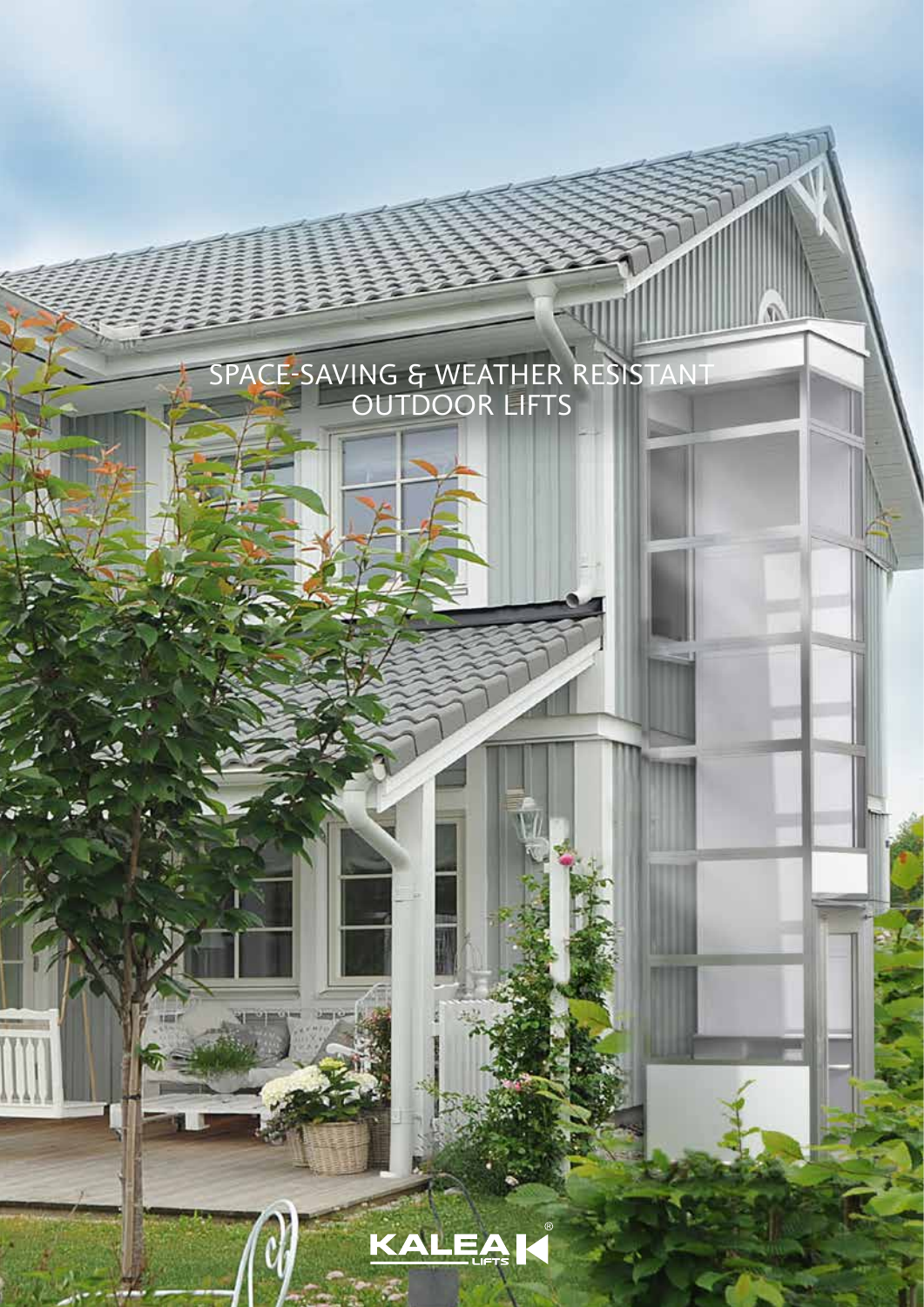

## DISCOVER THE KALEA OUTDOOR LIFT

The Kalea outdoor lift is delivered in prefabricated, customisable modules. All necessary elements, even a ready-made shaft enclosure, are included and the lift installation can be completed in 3-4 days.

Our outdoor lifts are designed for a temperature span of approximately -10° to +30° Celsius. For more extreme climates, we offer optional solutions for temperature control.

For more informationplease visit www.kalealifts.com



## SOLUTIONS FOR RAIN & SNOW



WEATHER PROOF CALL BUTTONS - The push button in stainless steel is class IP55 and the aluminium faceplate is sealed to withstand rain and humidity. FLOOD PROTECTION - The electrical compartment is placed 20 cm above the ground to be protected against floods.

DRIP PLATE - Placed at the base of the shaft, the drip plate leads the rainwater away from the lift.



HEATING PADS - The heating pads behind the door lock mechanisms make sure that the locks are always free from ice. FAN HEATER - The fan heater ensures an ambient temperature inside the machine room, even at low temperatures.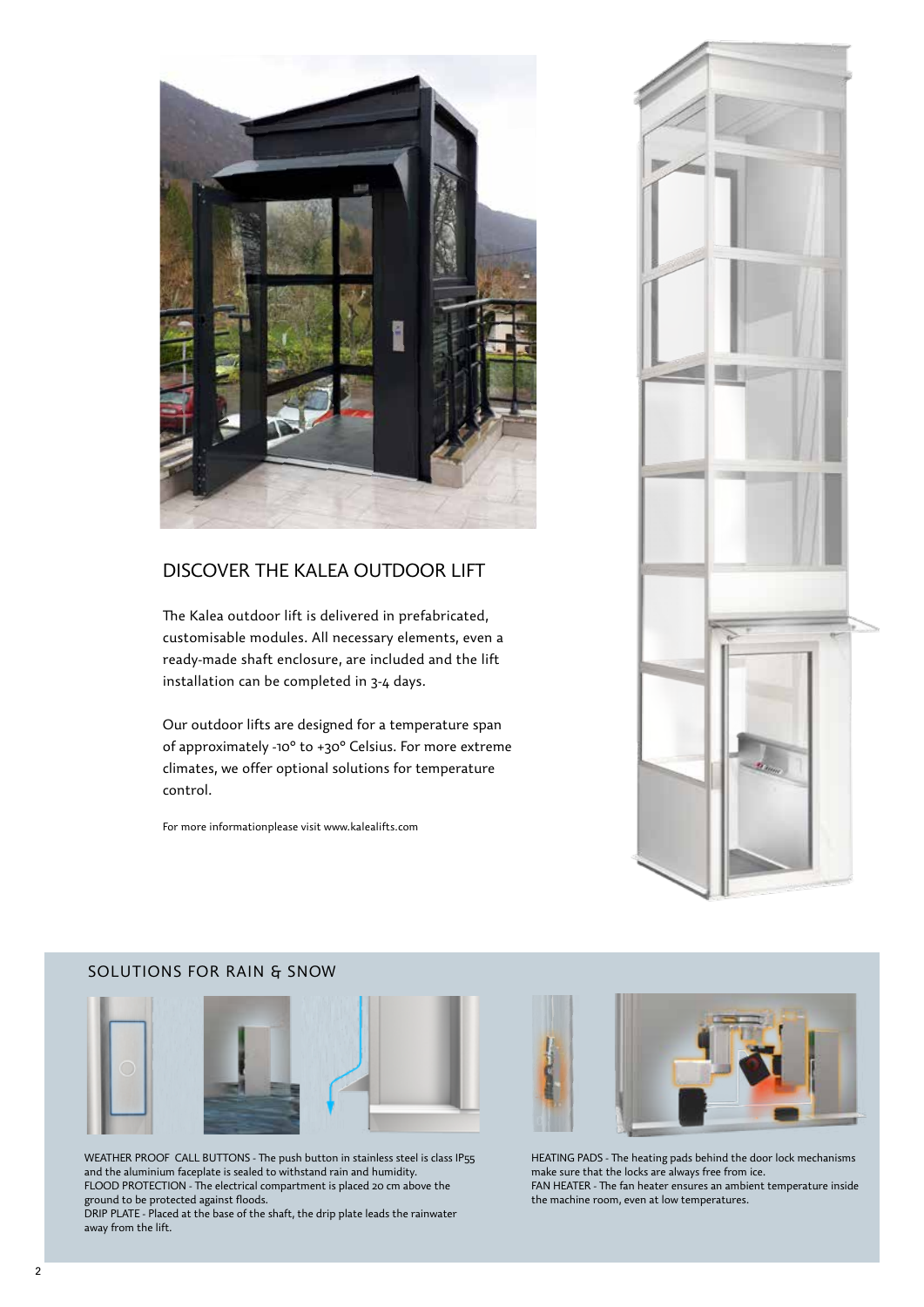

OUTDOOR ROOF - The outdoor roof can be configured with 3 different slopes and the fixing points can be adapted to the conditions on site.



NO SKYLIFT NEEDED - No skylift is needed for installation. This shortens the installation time and reduces the impact on the lift surroundings.



SNOW FENCE - The snow fence is a smart safety feature which prevents the sudden release of snow and ice from the roof.



GUTTER READY - Our outdoor roofs are available with fixings to facilitate the installation of a gutter and a drain pipe.

## SOLUTION FOR TEMPERATURE CONTROL



A/C READY - If you live in a warm climate, adding an air conditioning system to your outdoor lift is a great way to ensure passenger comfort and lift function. The A/C ready option includes a connection box to facilitate installation.



MATCHING FACEPLATE - Delivered in white or grey as standard, the call button faceplate is available in any RAL or premium colour to match your lift.



IMMACULATE FINISH - Our unique corner profile covers ensure that no rivets are visible on the inside of the lift shaft for an immaculate finish.



CANOPY IN STEEL - The sturdy construction of the steel canopy provides great protection against rain and snow at entrance and exit.



LED LIT CANOPY IN PLEXIGLAS - The LED option offers you a great-looking lighting effect. The rims and fixings of the canopy are available in any RAL or premium colour.





SEALED GLASS PANELS - The glazed panels of the lift shaft are sealed with rubber to prevent water infiltration and minimise condensation.



RUST PROTECTION - The bottom frame and platform are treated to withstand corrosion.



PREPARATION BEFORE INSTALLATION - Depending on what climate zone you live in, different preparations are required. Contact your local Kalea dealer for advice.



SAFETY EDGES WITH LED - The safety edges of the platform floor can be equipped with LED strips for a cool lighting effect.